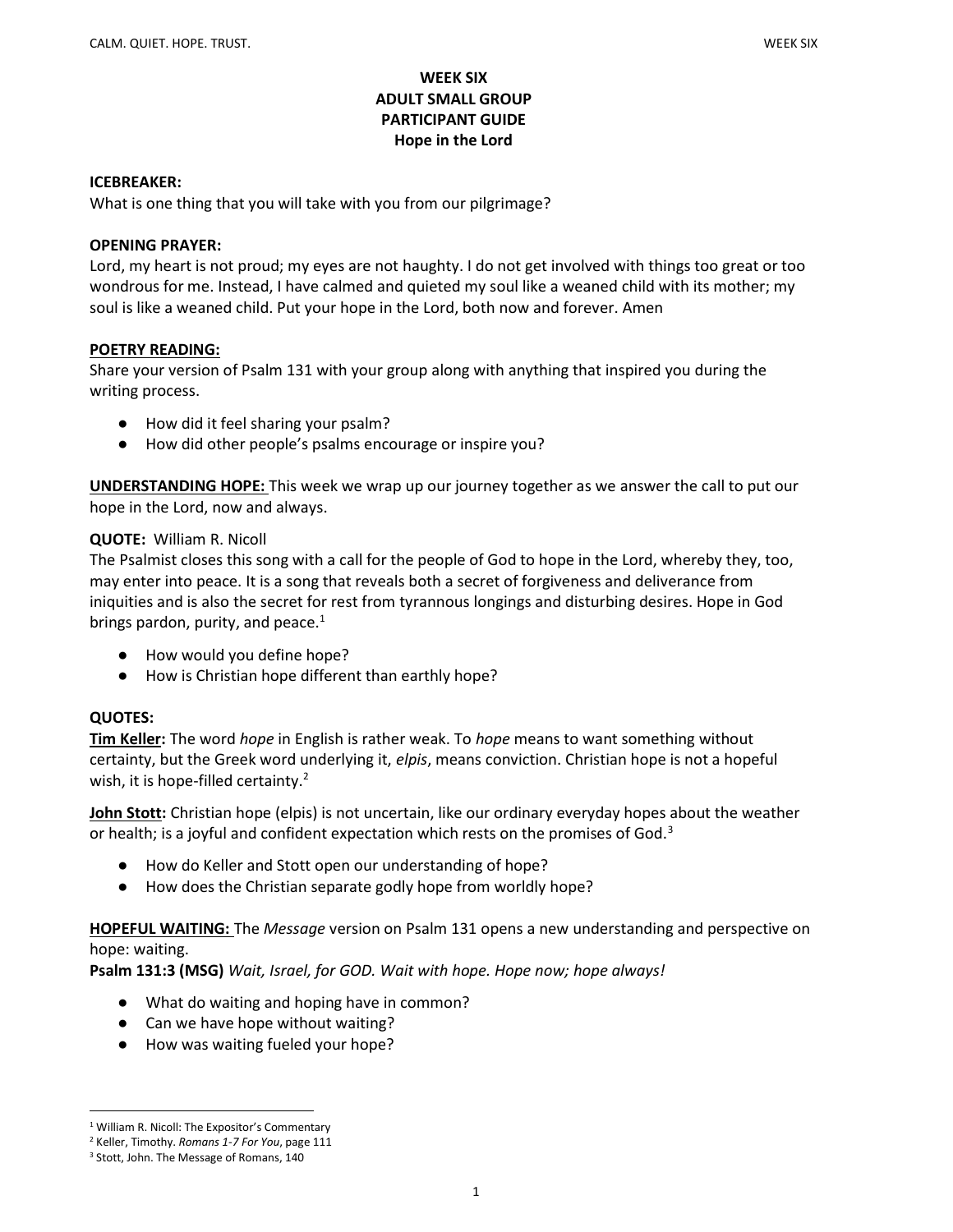- What is the watchman looking for?
- Why does the watchman wait for the morning?
- What can the watchman do to bring about the morning?
- How does waiting in hope compare with the image of a watchman waiting for the morning?

## QUOTE: Eugene Peterson

The words wait and hope are connected with the image of a watchman waiting through the night for the dawn. A watchman is an important person but doesn't do very much. He does nothing to influence or control such things. He knows the dawn is coming, there are no doubts concerning this. Meanwhile he's alert.<sup>4</sup>

- Have you ever had a job that required you to stay up all night? What challenges did you face? How did it feel to see the sunrise?
- Why must a watchman be alert?
- Why does a watchman wait for the morning?
- Why do you think Peterson stressed that the watchman cannot influence or control the coming dawn?
- How does this connect with our understanding of hope?

# HOPEFUL ENDURANCE:

Romans 5:3-5a (NLT) We can rejoice, too, when we run into problems and trials, for we know that they help us develop endurance. And endurance develops strength of character, and character strengthens our confident hope of salvation. And this hope will not lead to disappointment.

- How does hope build endurance?
- How does endurance build character?
- How is our character shaped through hope?
- Why does the hope of salvation not disappoint?

# QUOTE: John Stott

The correct Christian posture is that of waiting, waiting eagerly with keen expectation and waiting patiently steadfast in the endurance of our trials… We are to wait neither so eagerly that we lose our patience, nor so patiently that we lose our expectation but eagerly and patiently together.<sup>5</sup>

- Why is a posture of waiting important during difficult times?
- How do hopeful expectation and patient endurance work in tandem?
- How does hopeful waiting calm our hearts and calm our souls? How does it help wean us from infantile dependencies?
- Have you ever been disappointed in the waiting? What does that say about where you have placed your hope?

### HOPE FULFILLED:

### Psalm 130:7-8

Israel, put your hope in the Lord. For there is faithful love with the Lord, and with him is redemption in abundance. And he will redeem Israel from all its iniquities.

<sup>4</sup> Peterson, Eugene. The Long Obedience in the Same Direction, 142-143.

<sup>5</sup> Stott, John. The Message of Romans, 243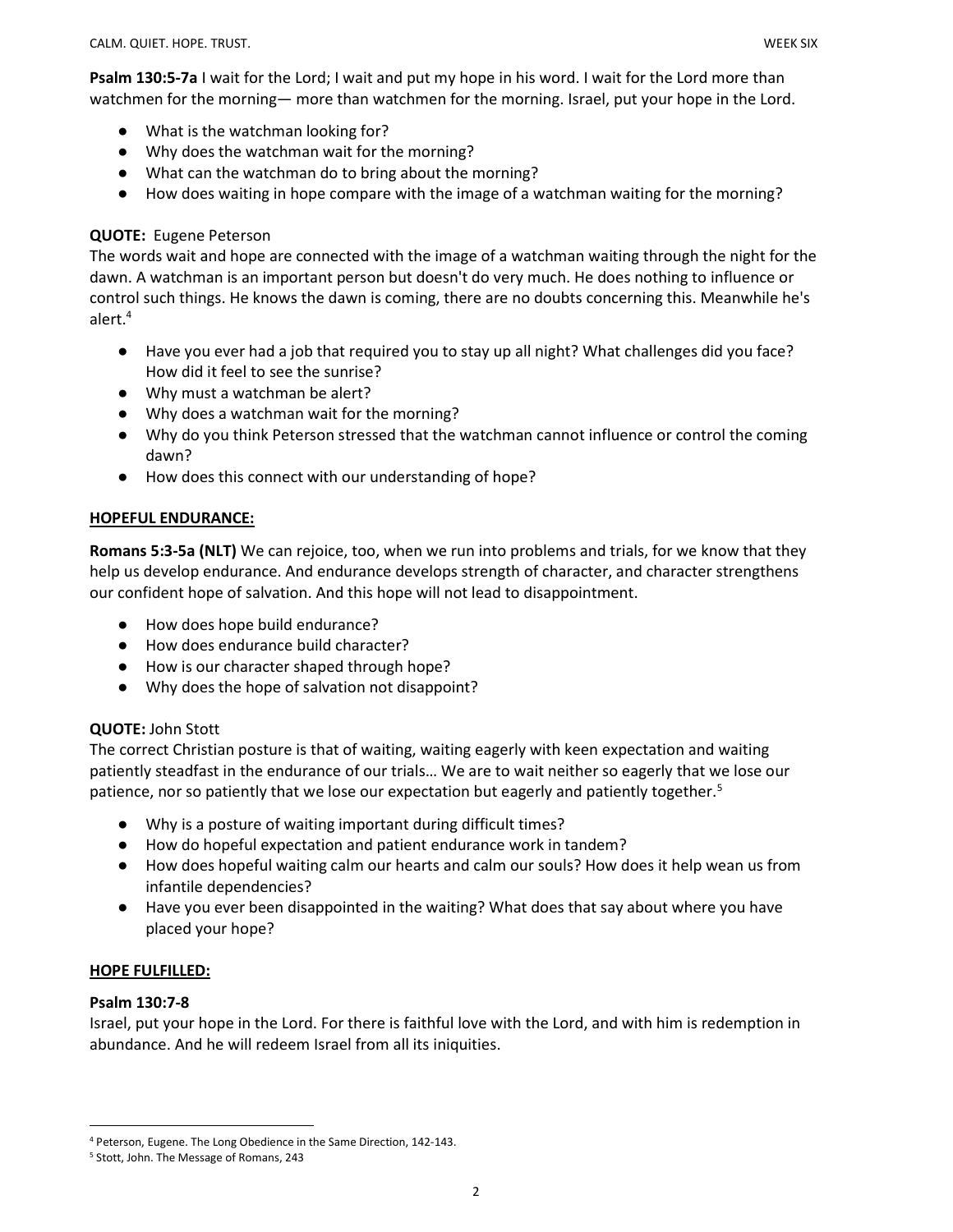The hope we have is different from that of the psalmist. We have hope fulfilled, because of the life, death, and resurrection of Jesus Christ. It is because of his faithful love that we can find redemption in abundance. It is because of his sacrifice on the cross and his glorious resurrection that we are redeemed from all our iniquities. We do not have to wait for hope, hope has come. When we put our hope in Jesus now, we find salvation. When we put hope in him always, we are being transformed.

## ROMANS 5: 1-11 (NLT)

Since we have been made right in God's sight by faith, we have peace with God because of what Jesus Christ our Lord has done for us. 2 Because of our faith, Christ has brought us into this place of undeserved privilege where we now stand, and we confidently and joyfully look forward to sharing God's glory.

3 We can rejoice, too, when we run into problems and trials, for we know that they help us develop endurance. 4 And endurance develops strength of character, and character strengthens our confident hope of salvation. 5 And this hope will not lead to disappointment. For we know how dearly God loves us, because he has given us the Holy Spirit to fill our hearts with his love.

6 When we were utterly helpless, Christ came at just the right time and died for us sinners. 7 Now, most people would not be willing to die for an upright person, though someone might perhaps be willing to die for a person who is especially good. 8 But God showed his great love for us by sending Christ to die for us while we were still sinners. 9 And since we have been made right in God's sight by the blood of Christ, he will certainly save us from God's condemnation. 10 For since our friendship with God was restored by the death of his Son while we were still his enemies, we will certainly be saved through the life of his Son. 11 So now we can rejoice in our wonderful new relationship with God because our Lord Jesus Christ has made us friends of God.

- How has the work of Christ on the cross reshape our understanding of hope?
- These verses talk about how Jesus brought salvation while we are still sinners. What does this say about God's love for us and our hope in him?
- How does God's work in our lives to develop our character, and how does that strengthen our confident hope?
- How does the promise of hope that does not disappoint help calm your heart, quiet your soul, and trust in God?

# QUOTE: John Stott

Hope does not disappoint us and never will. It will never betray us by proving to be an illusion… The reason our hope will never let us down is that God will never let us down. His love will never give us up. (John Stott: The Message of Romans, 140)

- Why can we hope in Jesus? How can we be confident that he will never let us down?
- There will be times that we will feel that God has let us down, how should we respond during those times?
- How have you seen Jesus bring hope into your life?
- Where do you need confident hope in your life today?

### WRAP UP:

### READ: Psalm 131

Lord, my heart is not proud; my eyes are not haughty. I do not get involved with things too great or too wondrous for me. Instead, I have calmed and quieted my soul like a weaned child with its mother; my soul is like a weaned child. Israel, put your hope in the Lord, both now and forever.